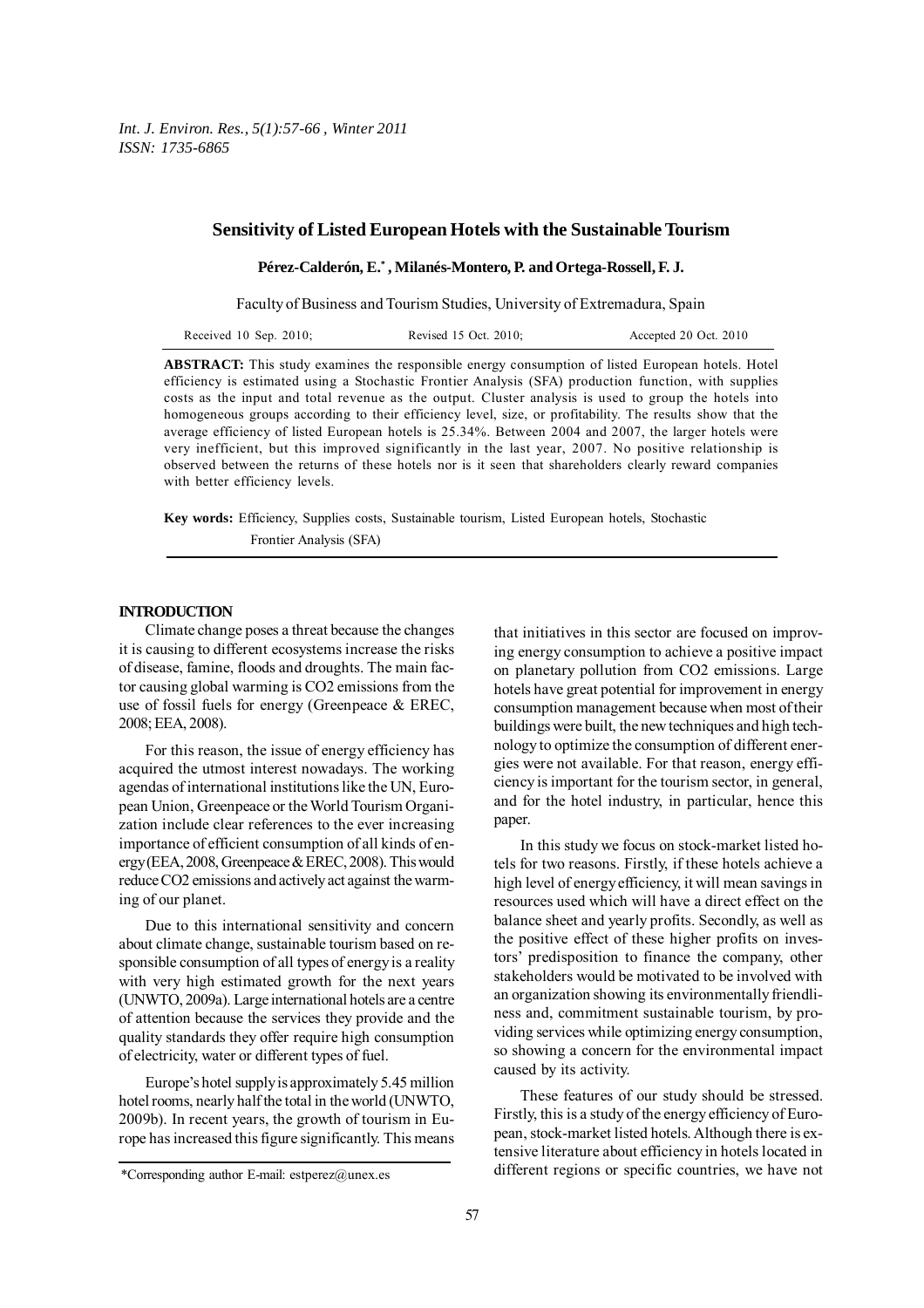found any for European, stock-market listed hotel companies. The most recent works similar to ours are those of Önüt & Soner, 2005; Santamoaris *et al.,* 1996, Deng & Burnet, 2000; Deng, 2003; Khemiri & Hassairi, 2005. However, these previous studies do not cover a supranational area like Europe or stock-market listed companies. Secondly, we have concentrated on analysis of the efficiency of energy consumption instead of using a combined set of inputs such as employees, material costs, food and beverage, financial costs and other expenses. Thirdly, we have not found in any work in earlier literature connecting the capital market with responsible energy consumption.

In view of the importance of the hotels included in the study and the large amounts of energy they consume, this measurement of the efficiency achieved is intended to give them orientation. In this way, they will be able to redesign their energy policies, investing in new technologies and buildings, work methods or staff training. Also, our study should also be a point of reference for European institutions. Firstly, to allow them to verify whether the large European industryleading hotels are complying with the set agenda. Secondly, government agencies will be able to see the effects of the proposals made so far and, if necessary, redesign or modify the strategic plan for energy efficiency in Europe for this sector.

Focusing on studies related with hotel companies, one of the authors most cited is Professor Barros. Several publications with different authors and hotel samples have followed (Barros, 2004) his work on Pousadas (the publicly-owned Portuguese hotel chain). The initial study, based on the estimated cost frontier, found that the efficiency of 42 Pousadas between 1999 and 2001 was very low, 21.6%. Subsequent studies (Barros & Alves, 2004) examined the relationship between efficiency and public or private ownership of establishments and concluded that the change in technical efficiency experienced occurs based on total efficiency and efficiency of scale. Barros and Dieke (2008) applied a new methodology based on Data Envelopment Analysis (DEA) bootstrapping developed by Simar and Wilson (2007). The case study examines a small panel of 12 hotels in Luanda, during 2000-2006. The results show that most hotels are not efficient and that belonging to an international strategy or group increases hotel's efficiency.

Pulina et al. (2010) evaluated the relationship between size and efficiency using a DEA. They used a data panel of 150 hotels of different sizes and regions of Italy during 2002-2005, concluding that the different regions were stability in their technical efficiency. The region of Sardinia was not efficient during the study period and within that region medium-category

level hotels were technically more efficient than the rest.

In our review of the literature, only the study of Morey & Dittman (1995) used energy costs as one of the inputs to analyse the efficiency of hotels. Their data were related with 54 American hotels in 1993. They defined the expenses arising from the room department, staff, energy, advertising, other operating expenses, management fees, among others, as resource consumption (input), and used room department revenue and an index of customer satisfaction as the production figure. They applied DEA technique to make a table comparing different hotel groups according to efficiency levels and features with the estimated optimum efficiency frontier.

Perrigot et al. (2009) studied 15 large European hotel chains. Their study was aimed at analysis of efficiency in the major French hotel holdings according to the type of property, privately owned or franchise. Their results showed that hotel chains made up of franchises and privately owned hotels (plural form chain) are the most technically efficient.

In the international literature, especially in the Asia-Pacific, there are the studies of Wang et al. (2006a, 2006b, 2006c), Keh et al. (2006), Yu & Lee (2009), Shang et al. (2009) or Neves & Lourenço (2009), Hu et al. (2010). Here is a brief summary of the objectives, variables used and results of some of these works.

Wang et al. (2006a) used DEA on a sample of 59 tourist hotels in 2001, taking four inputs: number of rooms, the equivalent number of full-time employees in room and food-beverage departments and the area occupied by the restaurant department; their outputs were room department revenue, catering revenue and other income. The authors obtained the optimal production frontier and concluded that management style does not affect efficiency, regardless of hotel type, resort or city hotel. In a study with practically the same variables as inputs and outputs, Wang et al. (2006c), using the same methodology aided by a Tobit regression, with a balanced panel data for the 1992-2002 period and a sample of 29 Taiwanese international hotels, concluded that the factors contributing towards the decrease in and quality of service observed were the local culture, together with the large number of employees with part-time contracts, lack of training and experience.

Shang et al. (2009) analyzed a sample of 57 Taiwanese international hotels in 2005. They applied a stochastic DEA and a regression methodology based on the Tobit model to find the factors conditioning efficiency. The inputs used were the equivalent number of full-time employees, number of rooms, total res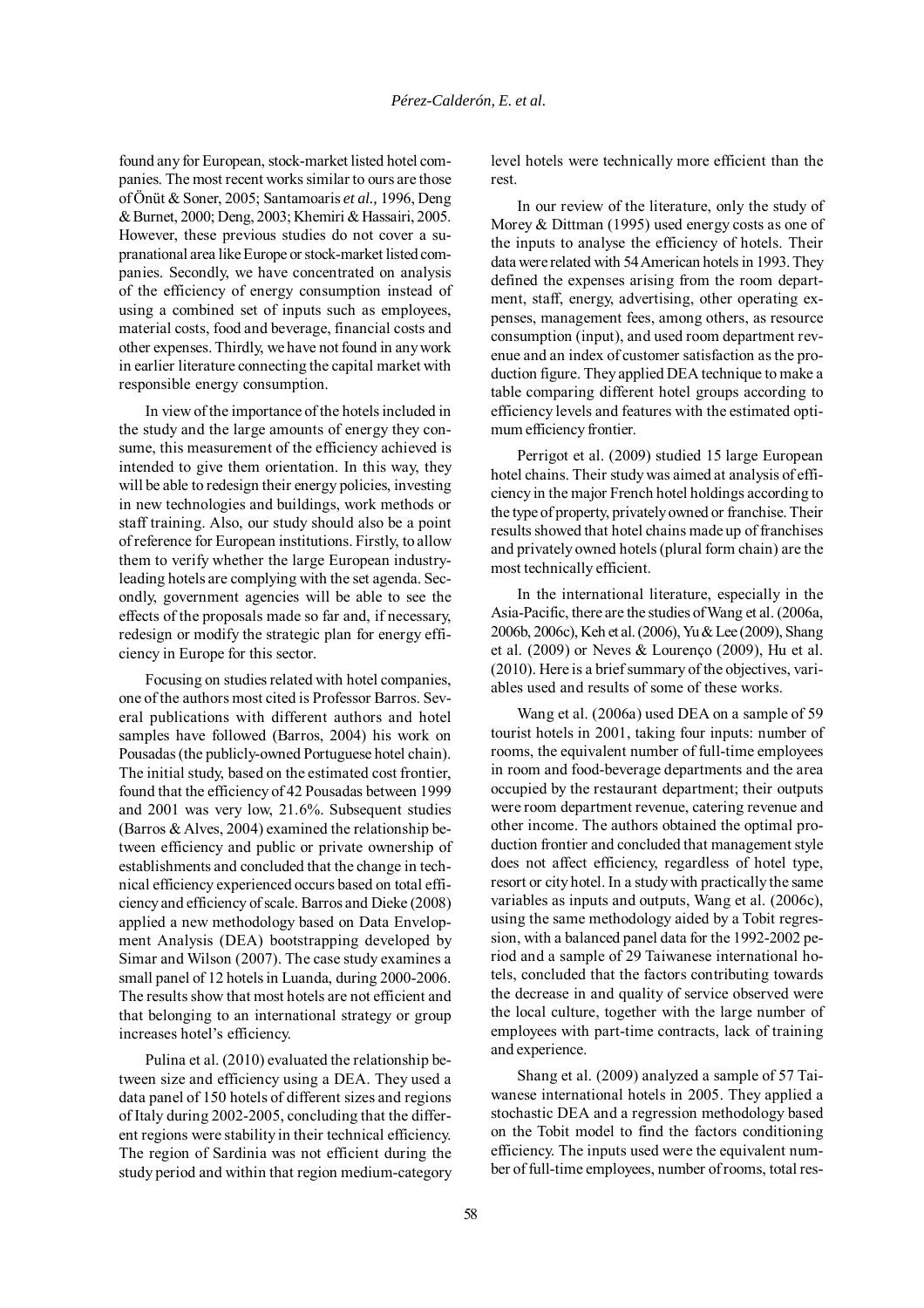taurant area and other operating costs. Their outputs were other income, room division revenues and restaurant revenues. The research conclusions were that Taiwanese hotels were not on average efficient, regression results showed that resort hotels were more efficient than metropolitan hotels, and that belonging to a hotel chain was not the most influential factor on the efficiency of these hotels.

Yu & Lee (2009) applied an innovative hyperbolic network DEA technique to Taiwan hotels in 2004. The authors took as inputs the number of employees in the rooms and restaurant departments, number of rooms, restaurant area, total expenses and the number of managers; as outputs they took the total other revenues as well as the rooms and restaurant department revenues. Their main conclusion was that some hotels are efficient in production but not in management of their advertising and vice versa. A tool like RHAED would help a company benchmark and improve hotel management.

Keh et al. (2006), using a DEA method on a sample of 49 hotel chains in the Asian Pacific for the year 1999-2000 to find the efficiency of advertising expenditure management, taking as inputs cost per room and advertising expenditure and as output room and restaurant revenue, concluded that companies which are more effective and efficient in their advertising expenditure get increased productivity back. They recommend that these companies pay more attention to their advertising expenditure management in their strategic plans.

Neves & Lourenço (2009) propose that hotel managements could use DEA as a management and management improvement tool. For this purpose, they determined the efficiency frontier using a sample of hotels worldwide for the period 2000-2002. Their input or resources used were current assets, fixed net assets, net worth, and costs of goods and services, and their outputs, total revenue and EBITDA. Their main conclusions were firstly, that efficiency of scale has a greater effect than technical efficiency, management should pay more attention to improving the productivity of businesses, most companies experienced scale decreases in the period studied, perhaps due to underuse of their capacity because of low occupancy ratios.

Hu et al. (2010) studied a data panel from 66 international hotel companies in Taiwan between 1997 and 2006. Their results include the conclusion that Taiwanese hotels can improve their consumption by 8.85%. Cost efficiency is seen to be influenced by the environmental factors analyzed, the most efficient hotels being those which belong to a chain compared to the independent ones; the number of tourist guides and proximity to international airports.

## **MATERIALS & METHODS**

Our study was intended to obtain an indication of the energy efficiency being achieved by stock-market listed European hotels, and to find out whether there are relationships between efficiency and certain factors such as size, return, or shareholders' assessment. These were our working hypotheses:

*H1: "Larger European hotels achieve greater energy efficiency"*

In principle, we would expect to find a positive relationship between hotel size and the degree of energy efficiency reached, because hotels with more resources are in a better position to make investment to optimize their consumption.

*H2: "The greater the return associated with European hotels, the greater the degree of energy efficiency"*

We would also expect to find a positive relationship between these two variables because energy saving would lead to higher operating margins with a direct effect on economic return and an indirect one on financial return.

*H3: "Shareholders reward top hotels in terms of energy efficiency"*

The expected relationship is explained by the incentive to an investor of being involved with a company with an awareness of climate change.In much of the literature about efficiency in hotels, the most frequently used model is DEA. This may be due to the two great advantages it offers. The first is its ease of application, and the second is that it does not need any production or costs estimate function, taking the premise that there are no stochastic fluctuations on the cost frontier. DEA is a non-parametric methodology which applies a linear mathematical program which can distinguish efficient production units from those which are not efficient. The method optimizes each observation and builds an optimum frontier using the most efficient observations, placing inefficient being left below it.

The other important model used for this kind of analysis is SFA. In this case, a function is needed and the quality of its fit will condition the estimates made. The big advantage of this method is that it decomposes error into noise and deviations associated with efficiency. SFA is a stochastic, parametric method allowing the influence of noise and the inefficiency of a production unit to be distinguished. We chose this production efficiency frontier model for this study because it has these advantages over DEA (Hu *et al.,* 2010; Barros & Dieke, 2008; Barros, 2004):

1.A lot of stochastic developments back up the specifications of the model most frequently used by re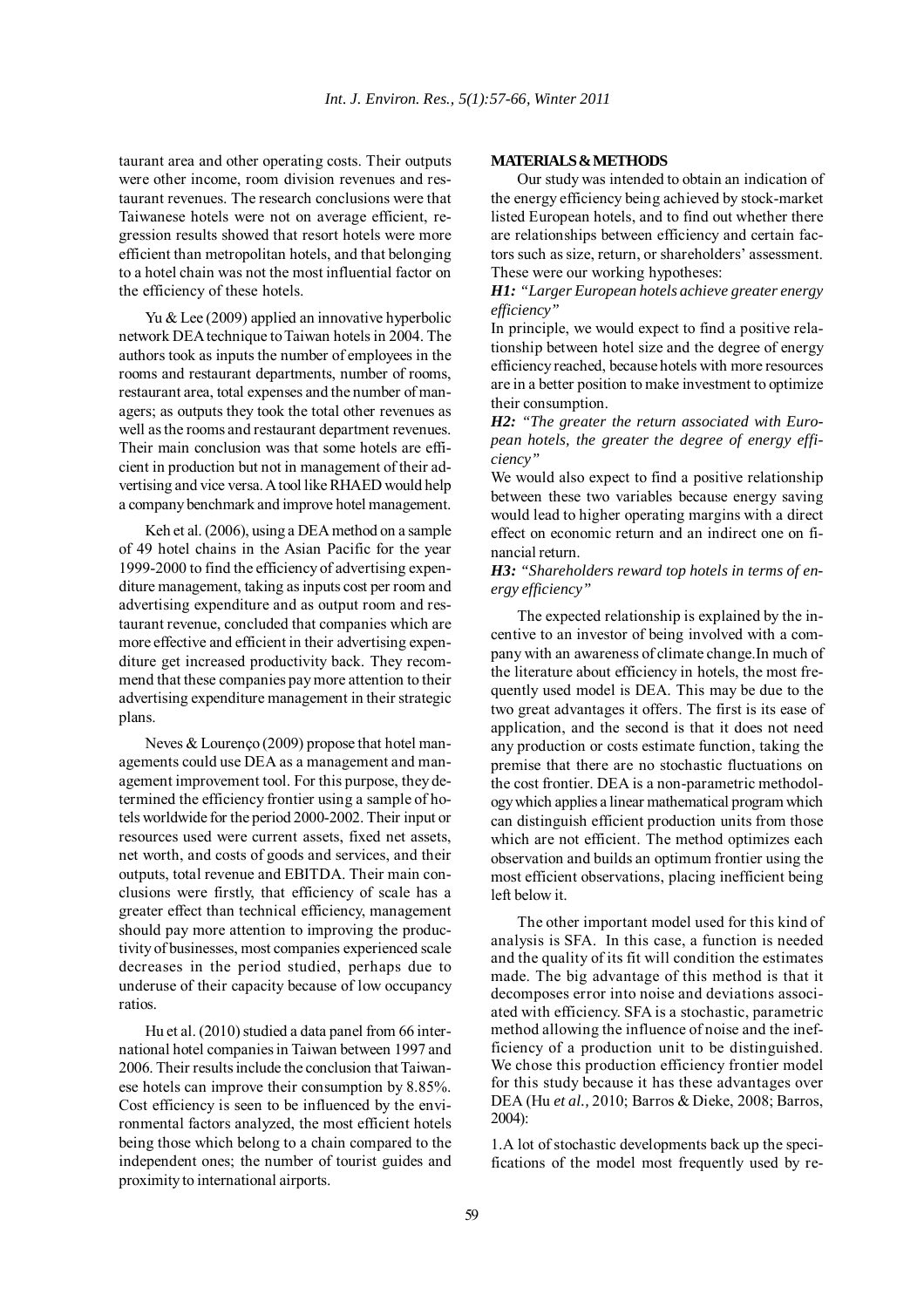searchers. The distribution functions used to represent the technical inefficiency term are semi-normal, exponential and truncated normal (Coelli *et al.,* 1998). Two-tailed distribution of errors is assumed with zero variance and mean.

2.If it is decided to include a variable which turns out to be irrelevant for the model, it does not have a negative effect on formation of the optimum efficiency frontier.

3.As has been said, the decomposition of the error term into noise and inefficiency.

There have been many investigations since the pioneering work of Farrel (1957) that have used the optimum efficiency frontier in order to distinguish between production units having regard to their improved use of technique, technology, administration, geographical location, size, and type of ownership amongst other factors we have to be able to observe in the most recent review of the literature carried out (see Table 1).

The first pieces of work are those from Aigner, Lovell and Schmidt (1977) and Meeusen and van den Broeck (1977). We apply SFA in our study, with these pieces of work being based on a data panel where all of the variables are quantities. The starting model is represented in the following expression:

$$
Y_{it} = f(X_{it}B) + e_{it}
$$
  
\n
$$
; i=1,2,... N; t=1,2,... T
$$
  
\n*Ln*  $y_{it} = \beta_{0t} + \beta$  *Ln*  $x_{it} + e_{it}$  (2)

$$
Ln y_{it} = \beta_{it} + \beta Ln x_{it} + v_{it} \qquad (3)
$$

The subscript i refers to the ith production unit. The variables used in the model relate to what described below:

- y<sub>i</sub>: output obtained;
- x<sub>i</sub>: inputs vector consumed;

β: parameters vector to be estimate;

 $β<sub>0</sub>$ : optimal efficiency frontier parameter to be estimate;

 $β<sub>i</sub>$ : parameter to i hotel, being  $β<sub>i</sub> = β<sub>0</sub> - u<sub>i</sub>$ ;

 $e_i$ : term error,  $e_i = v_i - u_i$ . This is a random disturbance with a twofold component. The first of these,  $v_i$ , sets out the effect of random factors that cannot be controlled by the production units. It is assumed that this is independent with respect to the explanatory variables  $(x_i)$  and technical inefficiency  $(u_i)$ , as well as being symmetrically distributed with zero average and a  $\sigma_{v}^{2}$  constant variance, that is to say N (0,  $\sigma_{v}^{2}$ ).

| <b>Study</b>                                                  | <b>Methods</b>                          | Sample                                             | <b>Inputs</b>                                                                        | Outputs                                                                                 |
|---------------------------------------------------------------|-----------------------------------------|----------------------------------------------------|--------------------------------------------------------------------------------------|-----------------------------------------------------------------------------------------|
| Barros (2006)                                                 | SFA. T. Cost.<br>Technological<br>chage | 15 Portuguese<br>Hotels 98-02                      | Labor, capital, nights<br>slept, trend, historic<br>dimension                        | <b>Sales</b>                                                                            |
| Chen (2007)                                                   | SFA cost                                | 55 Int. Tourist<br>Hotels in Taiwan,<br>2002       | Labor, food and be verage<br>and materials                                           | Total revenue                                                                           |
| Pérez-<br>Rodríguez &<br>$A \cos\theta$<br>González<br>(2007) | SFA, Translog<br>Function               | 44 Hotels and<br>Apartments, 91-<br>02             | Prices: labor, capital and<br>financial cost                                         | Annual revenue                                                                          |
| Wang et al.<br>(2007)                                         | SFA- malmquist                          | 66 Int. Tourist<br>Hotels in Taiwan,<br>$92 - 02$  | Salaries, area food and<br>beverage, number of<br>rooms, other operating<br>expenses | Number of<br>rooms occupied,<br>$f$ &b revenue.<br>other o revenue                      |
| Assaf, Barros<br>& Josiassen<br>(2010)                        | <b>SFA</b><br>Metafrontier              | $78$ Hotels $-$<br>Taiwan, 2004-<br>2008           | Number of rooms; full<br>time employees rooms,<br>beverage, other<br>departments;    | Revenue rooms.<br>$f \& b$ , other r.;<br>market share;<br>number guest per<br>employee |
| Hu et al.<br>(2010)                                           | <b>SFA</b>                              | 66 International<br>Hotels in Taiwan,<br>$97 - 06$ | Price of labor; price of<br>food and beverage; price<br>of other operation           | Rooms revenue:<br>$f$ &b revenue:<br>other o. revenue                                   |

## **Table 1. Studies that have used SFA**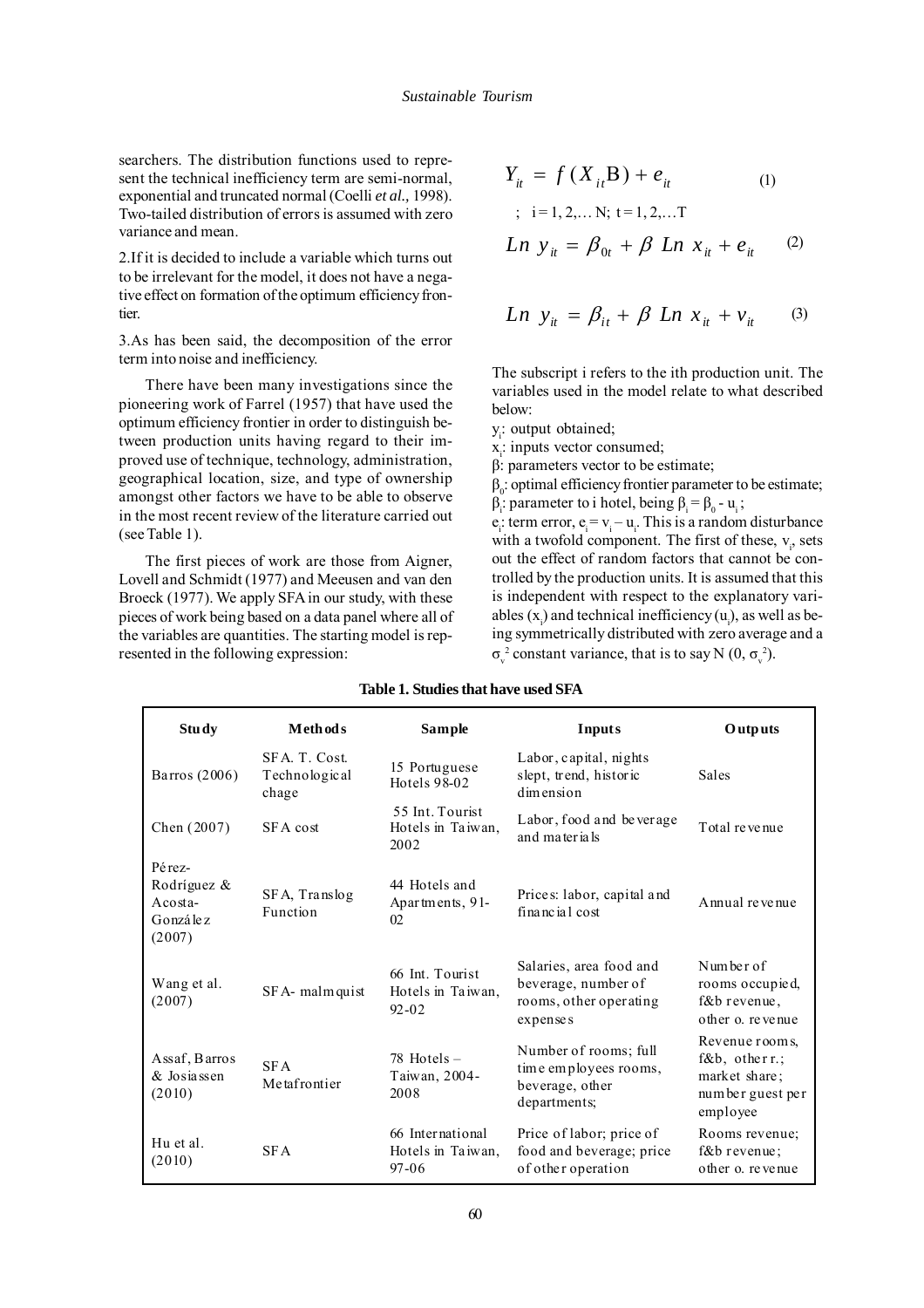With respect to the second component,  $u_i$ , represents the inefficiency for each production unit in particular. In this case, this likewise involves a random disturbance that takes non-negative values ( $u_i \ge 0$ ) which is symmetrically distributed with zero average and a  $\sigma_{v}^{2}$  constant variance, that is to say N  $(0, \sigma_{u}^{2})$ . In this case we are also going to assume that  $u_i$  is distributed independently and in an identical way with respect to the term  $v_i$ .

Battesse & Coelli (1992) propose a SFA production function which has firm effects which are assumed to be distributed as truncated normal random variables, which are also permitted to vary systematically with the time. Thereby,  $uit = \{ \exp[-\eta(t-T)] \} u_i$ , where  $u_i$  is a exponential function of η that is a parameter to be estimated.

Under the above assumptions the error term distribution, as did Chen (2007) and Hu et al. (2010), the equation of the function of the efficiency frontier (3) can be estimated by the method of maximum likelihood. To do this, following Battese & Corra (1977), the variance terms are parameterized by replacing  $\sigma_u^2$  and  $\sigma_v^2$ with:

$$
\sigma^2 = \sigma_u^2 + \sigma_v^2
$$
  
\n
$$
\gamma = \frac{\sigma_u^2}{(\sigma_v^2 + \sigma_u^2)}
$$
\n(4)

Technical efficiency for each of the productive units analyzed in different years would be given by the following expression:

$$
ETit = exp(-uit), \t(5)
$$

where 0 d" ET d" 1, the ET subordinate to uit value. Thus, the hotels whose inefficiency is zero will be placed on the efficient frontier estimated reaching maximum efficiency. Otherwise, if uit takes a value greater than zero will cause the production unit is below the efficient frontier reflecting inefficiency.The production efficient frontier identifies the maximum quantity of product that a particular production unit can obtain or the profits that it has been possible to generate (output) on the basis of a set of consumed resources (input). In this first analysis we obtain the relative position of each one of the hotel groups with respect to the efficient frontier according to their energy consumption, for every year and for the whole of the study period.

In order to classify the hotels of our sample into homogenous groups according to their characteristics we use the groups or cluster analysis. In our case, to group the companies together we use the K-measurements non-hierarchical (quick cluster) method. This technique is a useful method for making a division of individuals into k-groups, where this k number must be set on an a priori basis (Ferrán-Arranz, 2001). We aim to check whether the level of information dissemination (nie -variable-) concerning actions of the hotels analyzed on energy management in these periods is associated with those with a higher revaluation of their shares and/or with higher energy efficiency levels, in addition to other factors such as return or size.

As variables used to obtain the optimum production frontier, we take total revenue as output and for inputs, material costs, staff costs and a proxy for energy consumption, which we calculated as follows.In the financial information published by companies, energy consumption (water, electricity, fossil fuels, natural gas, etc.) is recorded together with other expense items of a very different nature as a single item heading, "other operating costs." We cannot, therefore use the exact figure for supply costs. The approximation of the supply costs used was obtained from linear regression relating revenue of the periods examined with the "other operating costs" item by applying ordinary squared minima. This allows the fixed and variable parts of these costs to be separated. Taking the revenues Y  $(y_i$ , i=1...4) and other operating costs X (x<sub>i</sub>=1...4) for the years in the study, the linear regression line can be obtained using this formula:

$$
X = c + a \cdot I
$$
  
\n
$$
c = \frac{\sum x_i}{N} - a \frac{\sum i_i}{N}
$$
  
\n
$$
a = \frac{N \cdot \sum x_i i_i - \sum i_i \sum x_i}{N \cdot \sum i_i^2 - (\sum i_i)^2}
$$
  
\n(6)

When the constant "*c"* has been isolated, this separates the fixed costs related with cost items which remain constant in relation to the revenues for these periods, such as rentals, insurance, professional fees, fixed supply quotas and all costs which do not vary with regard to the production sold but do so with the capacity offered by the hotels. The slope of line "*a"* indicates how much the other operating costs item increases, including the supply costs, for every euro of income.

In this case, we define the following production function: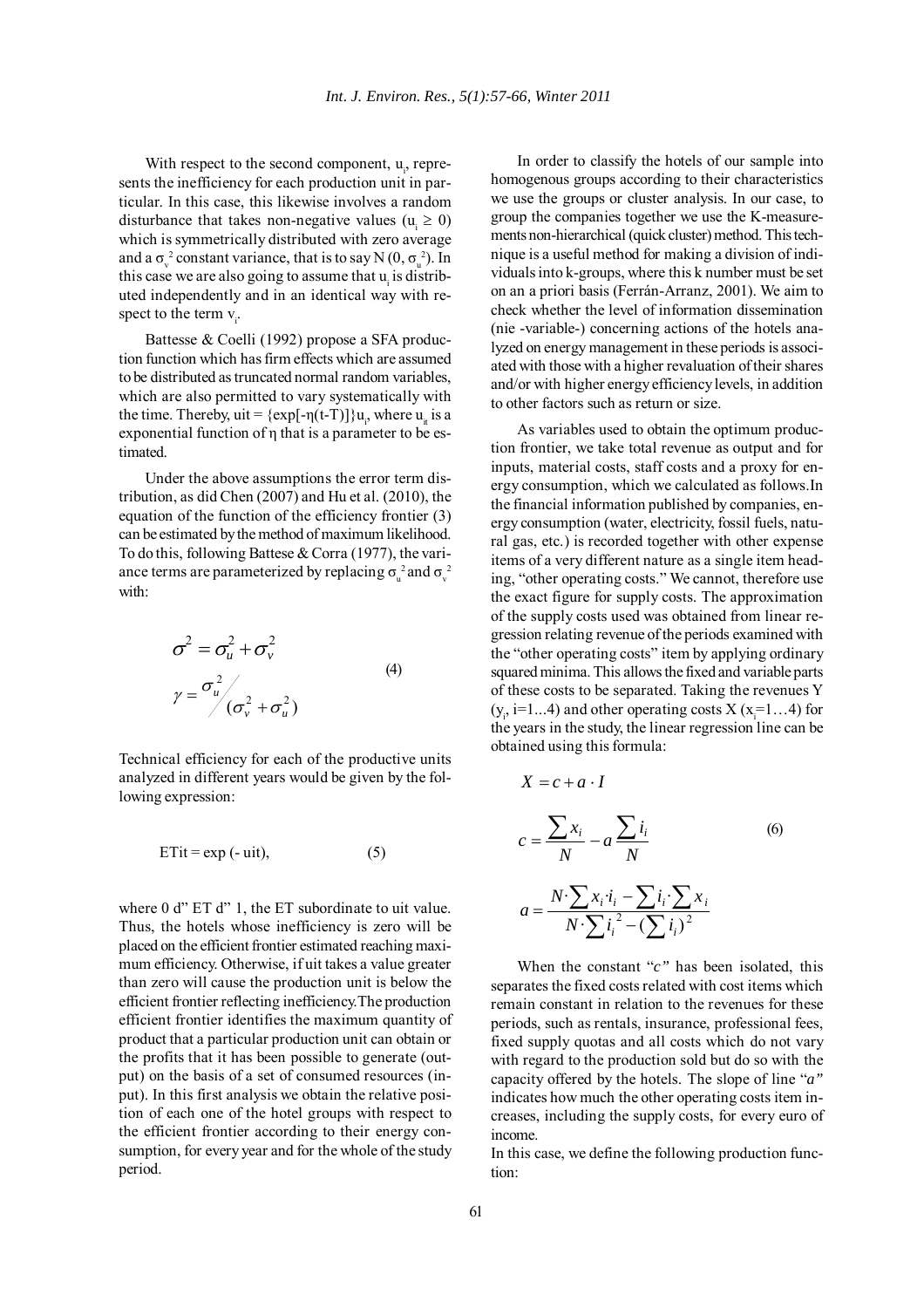log TC<sub>it</sub> = β<sub>0</sub> + β<sub>1</sub>log (x<sub>1</sub>) + β<sub>1</sub>log (x<sub>2</sub>) + β<sub>1</sub>log (x<sub>3</sub>) + e<sub>it</sub>, where

 $logTC$ : logarithm of revenues ( $\epsilon$ )

 $log(x_1)$ : logarithm of proxy of supplies consumption ( $\epsilon$ )

 $log(x_2)$ : logarithm of materials consumption  $(\epsilon)$ 

 $log(x_3)$ : logarithm of employees cost ( $\epsilon$ )

 $e_i$ : term error,  $e_i = v_i - u_i$ . This is a random disturbance whose component as explained above.

The data used in the study are those that are provided by the AMADEUS database. The work sample was that composed of all of those hotel companies with the same sector code (<sup>1</sup> The code used in AMADEUS to limit the search is Primary Nace Rev 2 Code = 5510, Hotels and similar accommodation).

The years of study are those that run from 2004 to 2007. The resulting balanced data panel comprises with a total of 220 observations.

Frontier Tool v.4.1c and the statistical package Spss v.15.0 software was used for data processing and application of different statistical techniques are needed.

#### **RESULTS & DISCUSSIONS**

Table 2 and Table 3 summarize the data panel statics during 2004-2007.

Correlation analysis (see Table 4) shows that returns are highly related, companies with high economic returns also obtaining high financial return. Other significant positive relationships are those between overvaluation on the capital market (M/B ratio) (2 The Market to Book ratio is the ratio between the value a company reaches on the market and the one it declares in its financial report. This ratio has been interpreted in earlier literature as an indicator of the reward awarded by shareholders for the company's intangible investments,

|             | Mean       | S. Dev.    | N  |
|-------------|------------|------------|----|
| A tm        | $-1449035$ | .08823265  | 50 |
| Roi         | $-0.16037$ | .2559883   | 50 |
| <b>R</b> oe | $-.004602$ | .2419223   | 47 |
| Ef. 04/07   | .26169851  | .230804248 | 50 |
| Ef. 07      | .53229795  | .149112782 | 50 |
| M/B         | 2.00714    | 1.471923   | 7  |
|             |            |            |    |

### **Table 2. Statistics of variables used in the year 2007**

**Table 3. Main descriptive data panel statics of supplies consumption during 2004/07**

|       |          | <b>Efficiency</b> |          | <b>Revenues</b> |          | <b>Supplies Cost</b> |
|-------|----------|-------------------|----------|-----------------|----------|----------------------|
| Year  | Mean     | S. Dev.           | Mean     | S. Dev.         | Mean     | S. Dev.              |
| 2004  | .5331329 | .1525136          | 22086.36 | 129127.57       | 4660.474 | 29623.547            |
| 2005  | .5102263 | .1602676          | 26511.16 | 157354.35       | 5566.544 | 35948.873            |
| 2006  | 4896811  | .1805663          | 29453.80 | 169595.37       | 6133.740 | 38780.71             |
| 2007  | .5358292 | .1452745          | 32315.70 | 181844.78       | 6650.371 | 41752.893            |
| Total | 5172174  | .1602046          | 27591.76 | 159614.67       | 5752.782 | 36555.112            |

## **Table 4. Pearson correlations between variables in 2007**

|           | Atm     | Roi         | Roe         | Ef. 04/07   | Ef. 07      | Мß          |
|-----------|---------|-------------|-------------|-------------|-------------|-------------|
| Atm       |         | .219        | $-.158$     | .119        | .243        | .551        |
| Roi       | .219    |             | .496(**)    | $-.071$     | .253        | $.820(*)$   |
| Roe       | $-.158$ | $.496$ (**` |             | .048        | .169        | $.904$ (**) |
| Ef. 04/07 | .119    | $-071$      | .048        |             | $.757$ (**) | $-.710$     |
| Ef. 07    | .243    | .253        | .169        | $.757$ (**) |             | .156        |
| МÆ        | .551    | $.820(*)$   | $.904$ (**) | $-.710$     | . 156       |             |

(\*\* Shows significance at 0.01 level; \* Shows significance at 0.05 level (bilateral)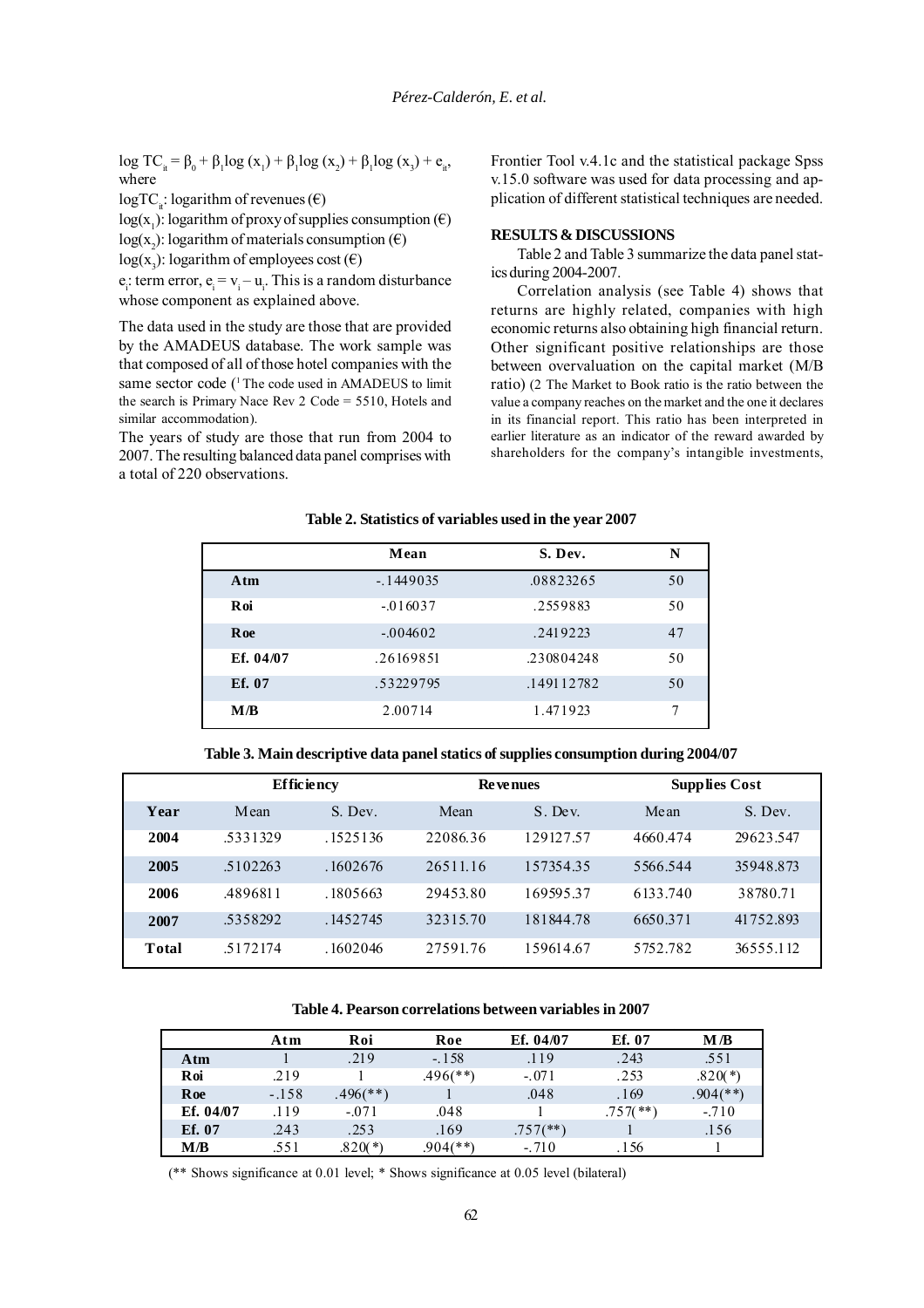behaviours or potential benefits which cannot be recorded in the accounting because current regulations do not allow).

with the hotels obtaining the highest returns (Roe and Roi). Finally, the high significant positive relationship for the efficiency levels obtained in the period between 2004 and 2007 and that reached in 2007 shows that the companies which were efficient in 2007 were the same ones which had been for the previous four years, so demonstrating that this behaviour is linked to companies' strategy and culture, rather than actions which can be undertaken in isolated years.

From the efficiency analysis, it can be seen that during the years 2004 to 2007 (see Table 5), a very low average energy efficiency is obtained,  $25.34\%$  (x<sub>1</sub> analysis), i.e., on average, stock-market listed European hotels could consume up to 74.66% fewer resources to obtain the same revenue level. Only one company sits on the optimum production frontier, with another very close, but with the hotels ordered by estimated efficiency lever from the third one down, the level of optimum use of their energy resources could be by more than 25% to obtain the same income level. It can also been seen that the mean energy efficiency of hotels stagnated during 2004-2006 returning to 2004 levels in the last year 2007.

To test our first hypothesis, we related hotel size with the efficiency levels obtained both in the period 2004/2007 and in the last year, 2007. To do this, we carried out k-means clustering, prefixing the desired number of groups (after observation of the dendogram). It can be seen that two groups of hotels can clearly be distinguished in the last four years, of twenty-five and twenty-three components. The smaller-sized group achieved a higher level of efficiency and the larger-sized group lower efficiency, in both cases on average. In this case, we should point out that only the efficiency variable is significant and so is the only one conditioning formation of the groups (see Table 6).

In the last period, it is seen that the trend changes, three well differentiated groups being obtained with regard to the number of hotels, the smaller-sized ones being those which achieve the least efficiency. In this case, both the efficiency and size variables for hotels were significant, supporting the homogeneousness of the groups formed (see Table 6). If we limit the num-

#### **Table 5. Average efficiencies for all hotels**

| Consumptions                                                | 2004/2007 | 2004     | 2005     | 2006     | 2007     |
|-------------------------------------------------------------|-----------|----------|----------|----------|----------|
| Supplies, Materials and<br>Employees $(x_1, x_2, y_1, x_2)$ | 0.470413  | 0.866633 | 0.874524 | 0.871316 | 0.537155 |
| Supplies $(x_1)$                                            | 0.253435  | 0.533132 | 0.510226 | 0.489681 | 0.535829 |

**Table 6. Efficiency levels and size during 2004/07, Centers groups and ANOVA**

| 2004/07  | <b>ATM</b> | E fic.  | 2007     | <b>ATM</b> | Efic.   |
|----------|------------|---------|----------|------------|---------|
| 1(25)    | $-15787$   | .356155 | 1(27)    | $-15519$   | .627657 |
| 2(23)    | $-13063$   | .096933 | 2(12)    | $-19473$   | .338885 |
| 3(2)     | $-14697$   | .975798 | 3(11)    | $-06530$   | .509231 |
| Sig. (F) | .574       | .000    | Sig. (F) | .001       | .000    |

**Table 7. Efficiency levels and returns during 2004/07, Centers groups and ANOVA**

| 2004/07  | Efic.   | <b>ROE</b> | <b>ROI</b> | 2007     | Ef ic.  | <b>ROE</b> | <b>ROI</b> |
|----------|---------|------------|------------|----------|---------|------------|------------|
| 1(2)     | .266669 | $-9298$    | $-.0495$   | 1(2)     | 419723  | $-1885$    | $-4483$    |
| 2(1)     | .951597 | .4988      | .4683      | 2(39)    | .532623 | .0136      | ,0280      |
| 3(2)     | .306780 | $-1885$    | $-.4483$   | 3(4)     | .621660 | 3723       | .2985      |
| 4(42)    | .232463 | .0362      | .0433      | 4(2)     | ,477587 | $-9298$    | $-0.0495$  |
| Sig. (F) | ,005    | .000       | .000.      | Sig. (F) | ,366    | ,000       | 000,       |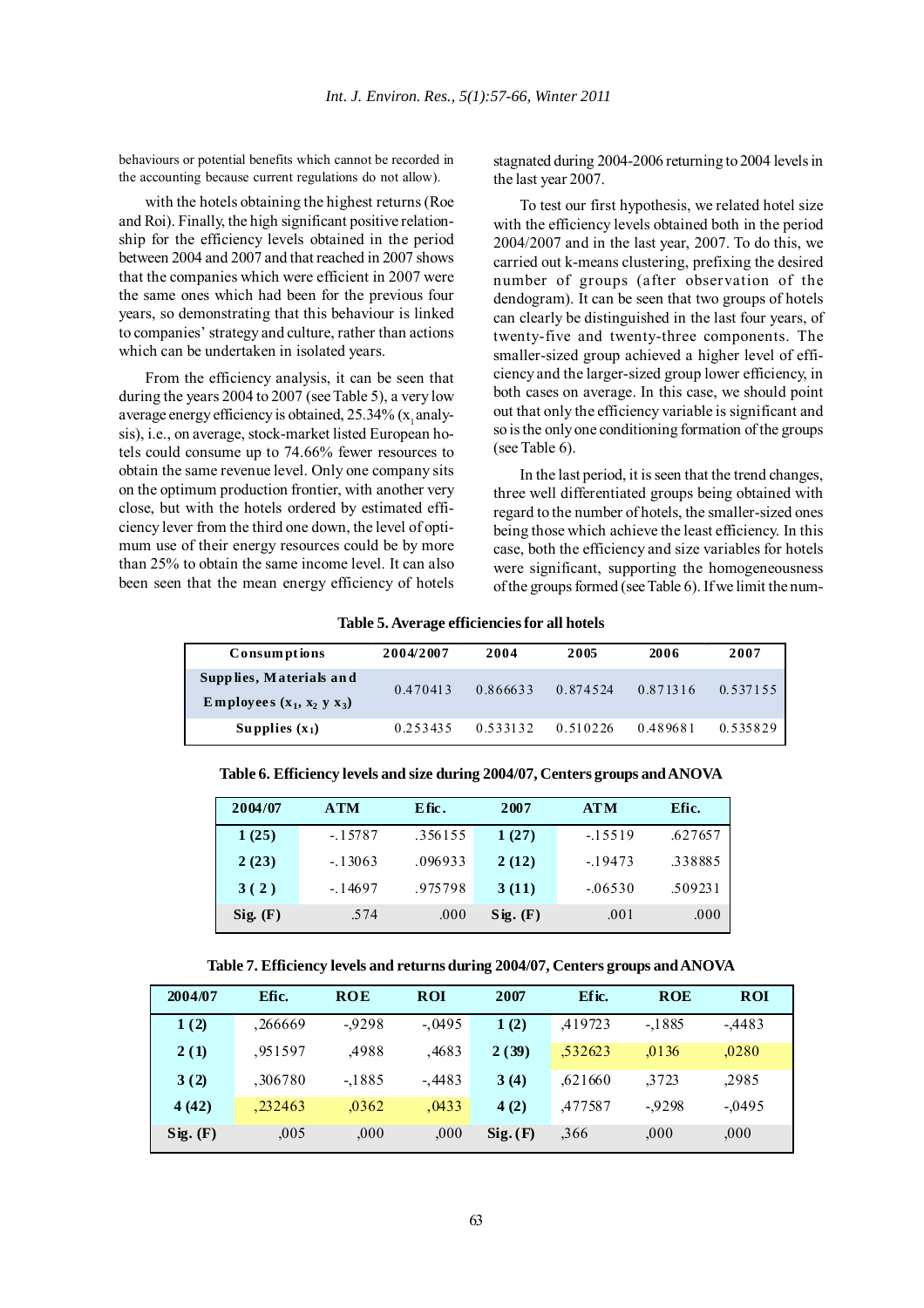| 2007     | Efic.   | <b>ROE</b> | <b>ROI</b> | M/B   |
|----------|---------|------------|------------|-------|
| 1(5)     | .588810 | ,0065      | $-.0200$   | 1,210 |
| 2(2)     | .595595 | .2712      | .2758      | 4,000 |
| Sig. (F) | .944    | .010       | .091       | ,003  |

**Table 8. Efficiency levels and M/B ratio in 2007, Centers groups and ANOVA**

ber of groups to two, the larger-sized hotels obtain better efficiency levels, while the smaller-sized ones are, on average, less efficient. So, from an examination of these results we can argue that larger hotels have, on average, not been very efficient over the last four years, but that in the last year of the study (2007). They significantly improved their efficiency levels by investment in technical actions and improvements and responsible behaviour, with the environment as one of their greatest bastions in energy saving.

Examination of the relationships between efficiency levels and economic and financial returns shows similar behaviour both for the 2004-2007 and for the last year included, 2007. A group including most of the hotels, forty companies, is formed when those with clearly different behaviours are isolated (see Table 7). In this group, both the profitabilities obtained and the efficiency levels are low. A slight drop in profitabilities in 2007 is also observed, compensated for by a significant increase in efficiency levels for all the hotels making up the group on average. It is not possible to relate high profitabilities with greater energy efficiency. In the analysis of both 2004-2007 and of 2007 only, profitabilities are significant in the formation of groups, while efficiency is only significant for 2004-2007. These results bear out the homogeneousness of the groups formed (see Table 7).

Therefore, the initial hypothesis that a positive relationship would be established between financial and economic return and energy efficiency in the study period and for the sample of hotels used must be rejected. On the contrary, on average, improving the level of efficiency reduced the level of financial and economic return of hotels.Finally, analysis of the seven companies which provide the M/B ratio shows that, as expected, higher ratios correspond to hotels with greater economic and financial return (see Table 8). In contrast, the M/B ratio for the first group is much lower than that of the second, on average, whereas the efficiency levels obtained for the two groups are very similar.The analysis of variance shows that economic return and the M/B ratio are significant showing their importance in the formation of the groups obtained.

# **CONCLUSION**

From the foregoing results, a relationship between the variables size, return or M/B ratio and a greater level of efficiency cannot be established. But it has been observed that the trend for the last year 2007, changed in comparison with that for the period 2004- 2007.

The smaller hotels which had been more efficient in their energy consumption lost some of that advantage in 2007. In recent years, larger hotels have become aware of the importance of energy saving, incorporating it into their business cultures and strategies. In our opinion, the improvement has been greater among larger hotels than small ones because of their greater resources and the greater importance given to these matters in their strategic planning.

The measures adopted and investments made have caused the efficiency level achieved in 2007 to improve but have had a negative effect on both economic return, because of the increase in expense items such as training and payments for new investments, and on financial return, because of the increased financial costs and reduction in the operating results.Finally, we cannot state that shareholders are clearly rewarding hotels achieving greater levels of efficiency, as very similar efficiency levels are obtained on average for very different values of the M/B ratio.

So, the awareness of the stock-market listed European hotels studied for the period between 2004 and 2007 is very low, because a very low level of energy efficiency is obtained and only three out of a total of sixty-six companies are near optimum efficiency values. In our opinion, this lack of awareness is due to the following reasons:

 • It is something which needs to be instilled in the culture of a hotel, included in its strategic plan, and this takes time.

 • Only larger hotels are becoming aware of the importance energy efficiency is acquiring, partly because they have sufficient resources to meet the investments required and bear the related costs such as training or communication, among others.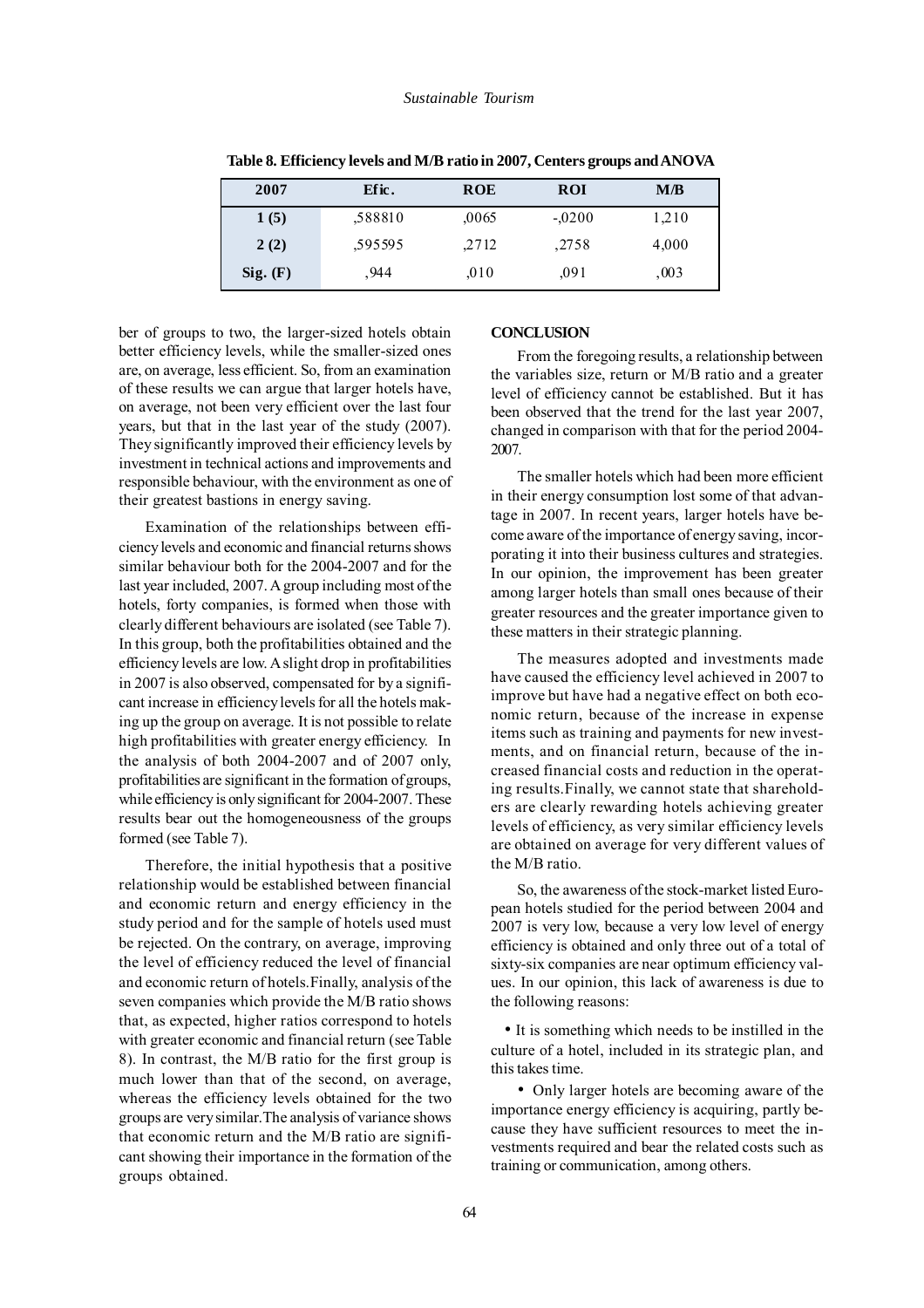• European institutions and administrations have not clearly developed enough support measure to encourage greater investment by hotels in improving their building and installations to optimize energy consumption.

The trend is slowly changing and in coming years European hotels should become more aware of the importance of energy efficiency as a bastion of environmentally responsible behaviour. In addition, it provides the extra advantage of improving the hotel's economic return after the initial adaptation stage, which is where the greatest costs are incurred.

#### **REFERENCES**

Aigner, D. J., Lovell, C. A. K. and Schmidt (1977). Formulation and estimation of stochastic frontier production function models. Journal of Econometrics, **6**, 21-37.

Assaf, A., Barros, C. P. and Josiassen, A. (2010). Hotel efficiency: A bootstrapped metafrontier approach. International Journal of Hospitality Management, **29 (3)**, 468- 475.

Hu, J. L., Chiu, C. N., Shieh, H. S. and Huang, C. H. (2010). A stochastic cost efficiency analysis of international tourist hotels in Taiwan. International Journal of Hospitality Management, **29**, 99-107.

Pulina, M, Detotto, C. and Paba, A. (2010). An investigation into the relationship between size and efficiency of the Italian hospitality sector: A window DEA approach. European Journal of Operational Research, **204 (3)**, 613- 620.

Neves, J. C. and Lourenço, S. (2009). Using data envelopment analysis to select strategies that improve the performance of hotel companies. International Journal of Contemporary Hospitality Management, **21 (6)**, 698-712.

Perrigot, R., Cliquet, G. and Piot-Lepetit, I. (2009). Plural from chain and efficiency: insights from the French hotel chains and the AED methodology. European Management Journal, **27**, 268-280.

Shang, J. K., Wang, F.C. and Hung, W. T. (2009). A stochastic DEA study of hotel efficiency. Applied Economics,1-14. from http://www.informaworld.com, DOI: 10.1080/ 00036840701858091.

Yu, M. M and Lee, B. C. Y. (2009). Efficiency and effectiveness of service business. Evidence from international tourist hotels in Taiwan. Tourism Management, **30**, 571-580.

Barros, C.P. and Dieke, P. (2008). Technical efficiency of African hotels. International Journal of Hospitality Management, **27**, 438-447.

EEA, (2008). European Energy Agency, Energy and environment report 2008. EEA report No.6/2008, from: http:// www.eea.europa.eu.

EREC (2008). Greenpeace & European Renewal Energy Council. Energy Revolution. A sustainable global energy outlook, from: http://www.greenpeace.es.

Chen, C. F. (2007). Applying the stochastic frontier approach to measure hotel managerial efficiency in Taiwan. Tourism Management, **28**, 696-702.

Pérez-Rodríguez, J. V. and Acosta-González, E. (2007). Cost efficiency of the lodging industry in the tourist destination of Gran Canaria (Spain). Tourism Management, **28**, 993- 1005.

Simar, L. and Wilson, P. W. (2007). Estimation and inference in two stage, semi-parametric models of productive efficiency. Journal of Econometrics, **136**, 31-64.

Wang, Y. H., Lee, W. F. and Wong, C. C. (2007). Productivity and efficiency analysis of international tourist hotels in Taiwan: an application of the Stochastic frontier approach. Taiwan Economic Review, **35**, 87-114.

Barros, C. P. (2006). Analysing the rate of technical change in tourism industry. Tourism Economics, **12 (3)**, 325- 346.

Keh, H. T., Chu, S. and Xu, J. (2006). Efficiency, effectiveness and productivity of marketing in services. European Journal of Operational Research, **170**, 265-276.

Barros, C. P. (2004). A stochastic cost frontier in the Portuguese hotel industry. Tourism Economics, **10**, 99-120.

Barros, C.P. and Alves, P. (2004). Productivity in tourism industry. International Advances in Economic Research,**10**, 215-225.

Ferrán-Arranz, M. (2001). SPSS para Windows. Análisis estadístico. McGraw-Hill, Madrid.

Coelli, T., Prasada, R. and Battese, G. (1998). An introduction to efficiency and productivity analysis. Dordrecht: Kluner Academic Press.

Morey, R, and Dittman, D. (1995). Evaluating a Hotel GM's Performance: A case study in benchmarking. Cornell Hotel Restaurant and Administration Quartely, **36 (5)**, 30- 35.

Battese, G. E. and Coelli, T. J. (1992). Frontier of firm-level technical efficiencies with a generalised frontier production function and panel data. Journal of Econometrics, **38**, 387- 399.

Battese, G. E. and Corra, G. S. (1977). Estimation of frontier production function model: with application to the pastoral zone of eastern Australia. Australian Journal of Agricultural Economics, **21**, 169-179.

Meeusenm, W. and van den Broeck, J. (1977). Efficenccy estimation from Cobb-Douglas production functions with composed error. International Economic Review, **18**, 435- 444.

Farrel, M. J. (1957). The measurement of productive efficiency. Journal of the Royal Statistical Society, **120**, 253- 290.